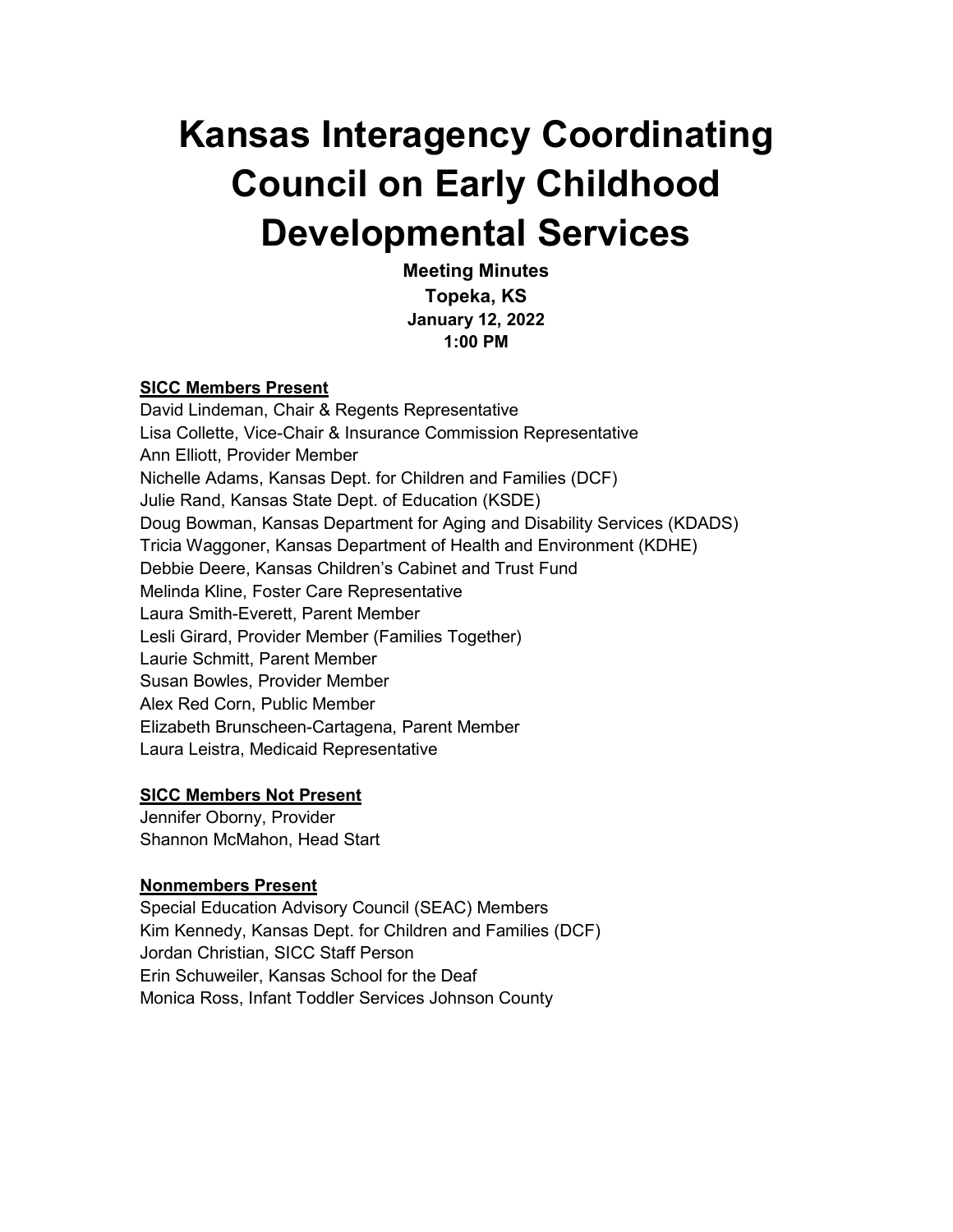**Call to order**: Chair Dave Lindeman introduced himself and called the meeting to order with introductions of all present and on the phone (it was noted that there was a quorum).

# **Meeting Minutes:**

Joint meeting with the SEAC. December minutes will be approved in February.

# **Meeting agenda**:

The agenda for January 2022 was reviewed and approved with edits.

Susan Bowles – Made motion to accept agenda

Ann Elliott –  $2<sup>nd</sup>$  motion

Motion carried – All members voted yes

# **Public Comment**

No comments

## **Pre-service Programs and Lack of Student Teachers in Early Childhood- Dr. Eva Horn**

- Not enough teachers in key shortage areas. Reasons include:
	- o Layoffs during the Great Recession
	- o Growing student population but fewer people entering teacher prep programs (according to the Learning Policy Institute)
	- o Salary or benefits lacking
	- o High stress/high expectations
- In a typical cohort at KU, they were routinely around 20-25 entering the program. This year only 8 were admitted.
- Some programs across Kansas have already temporarily closed due to lack of students entering their program
- Discussion on current strategies being implemented to boost numbers at university programs. Looking at partnerships with high schools and universities, "grow your own" method.
- Discussion around avoiding burnout for new employees in this field of work.
- The Kansas Early Childhood Recommendations Panel is also a good place to review updates on this topic. They meet the third Friday of each month.

## **Mid-Year Updates for the SICC- Jordan Christian**

# **Unified License- Shane Carter (KSDE)**

- Reviewed endorsement types
	- $\circ$  Early childhood unified- birth to kindergarten, birth to 3<sup>rd</sup> grade
	- $\circ$  Elementary education unified- kindergarten to 6<sup>th</sup> (could change to include pre-k as well.
- Waivers and provisional licenses available, birth to grade 3.